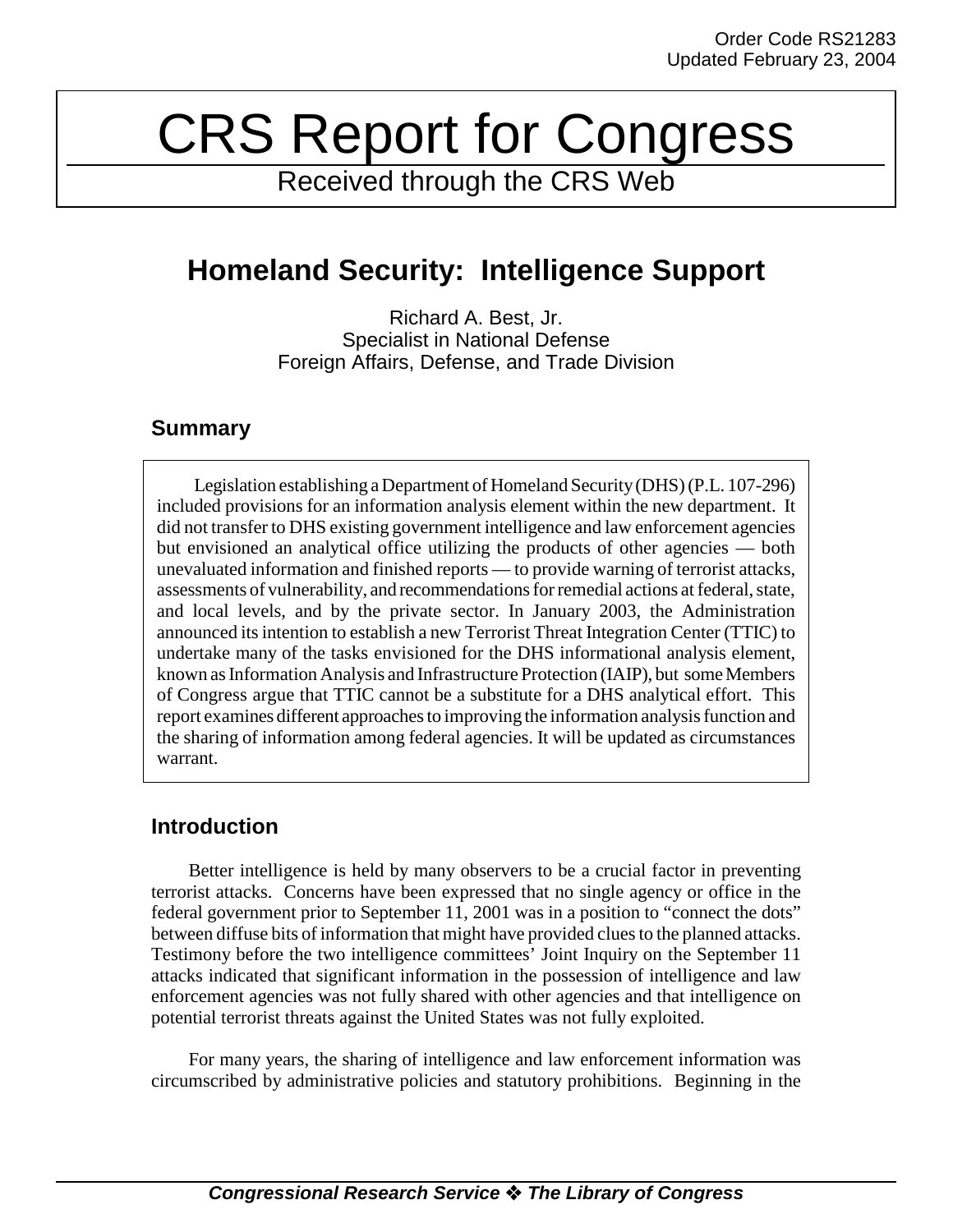early 1990s, however, much effort has gone into improving interagency coordination.<sup>1</sup> After the September 11 attacks, a number of statutory obstacles were addressed by the USA-Patriot Act of 2001 and other legislation.<sup>2</sup> Nevertheless, there had been no one place where the analytical effort is centered; the Department of Homeland Security (DHS) was designed to remedy that perceived deficiency as is the Terrorist Threat Integration Center announced by the President in his January 2003 State of the Union address.

#### **Background**

The Homeland Security Act (P.L. 107-296), signed on November 25, 2002 established within DHS a Directorate for Information Analysis and Infrastructure Protection (IAIP) headed by an Under Secretary for Information Analysis and Infrastructure Protection (appointed by the President by and with the advice and consent of the Senate) with an Assistant Secretary of Information Analysis (appointed by the President). The legislation, especially the Information Analysis section, seeks to promote close ties between intelligence analysts and those responsible for assessing vulnerabilities of key U.S. infrastructure. The bill envisions an intelligence entity focused on receiving and analyzing information<sup>3</sup> from other government agencies and using it to provide warning of terrorist attacks on the homeland to other federal agencies and to state and local officials, and for addressing vulnerabilities that terrorists could exploit.

DHS is not intended to duplicate the collection effort of intelligence agencies; it will not have its own agents, satellites, or signals intercept sites. Major intelligence agencies are not transferred to the DHS, although some DHS elements, including Customs and the Coast Guard, will continue to collect information that is crucial to analyzing terrorist threats.

The legislation establishing DHS envisioned an information analysis element with the responsibility for acquiring and reviewing information from the agencies of the Intelligence Community, from law enforcement agencies, state and local government agencies, and unclassified publicly available information (known as open source information or "osint") from books, periodicals, pamphlets, the Internet, media, etc. The legislation is explicit that, "Except as otherwise directed by the President, the Secretary [of DHS] shall have such access as the Secretary considers necessary to all information, including reports, assessments, analyses, and unevaluated intelligence relating to threats of terrorism against the United States and to other areas of responsibility assigned by the Secretary, and to all information concerning infrastructures or other vulnerabilities of the

<sup>&</sup>lt;sup>1</sup> For background on this issue, see CRS Report RL30252, *Intelligence and Law Enforcement*: *Countering Transnational Threats to the U.S.*, by Richard A. Best, Jr.

<sup>2</sup> See CRS Report RL31377, *The USA Patriot Act: A Legal Analysis*, by Charles Doyle; and CRS Report RL30465, *The Foreign Intelligence Surveillance Act: An Overview of the Statutory Framework*, by Elizabeth Bazan.

<sup>&</sup>lt;sup>3</sup> Some writers distinguish between information and intelligence; the former being unanalyzed information the latter being the result of analysis. In practice, however, the terms are often used interchangeably and the distinction will not be observed in this report.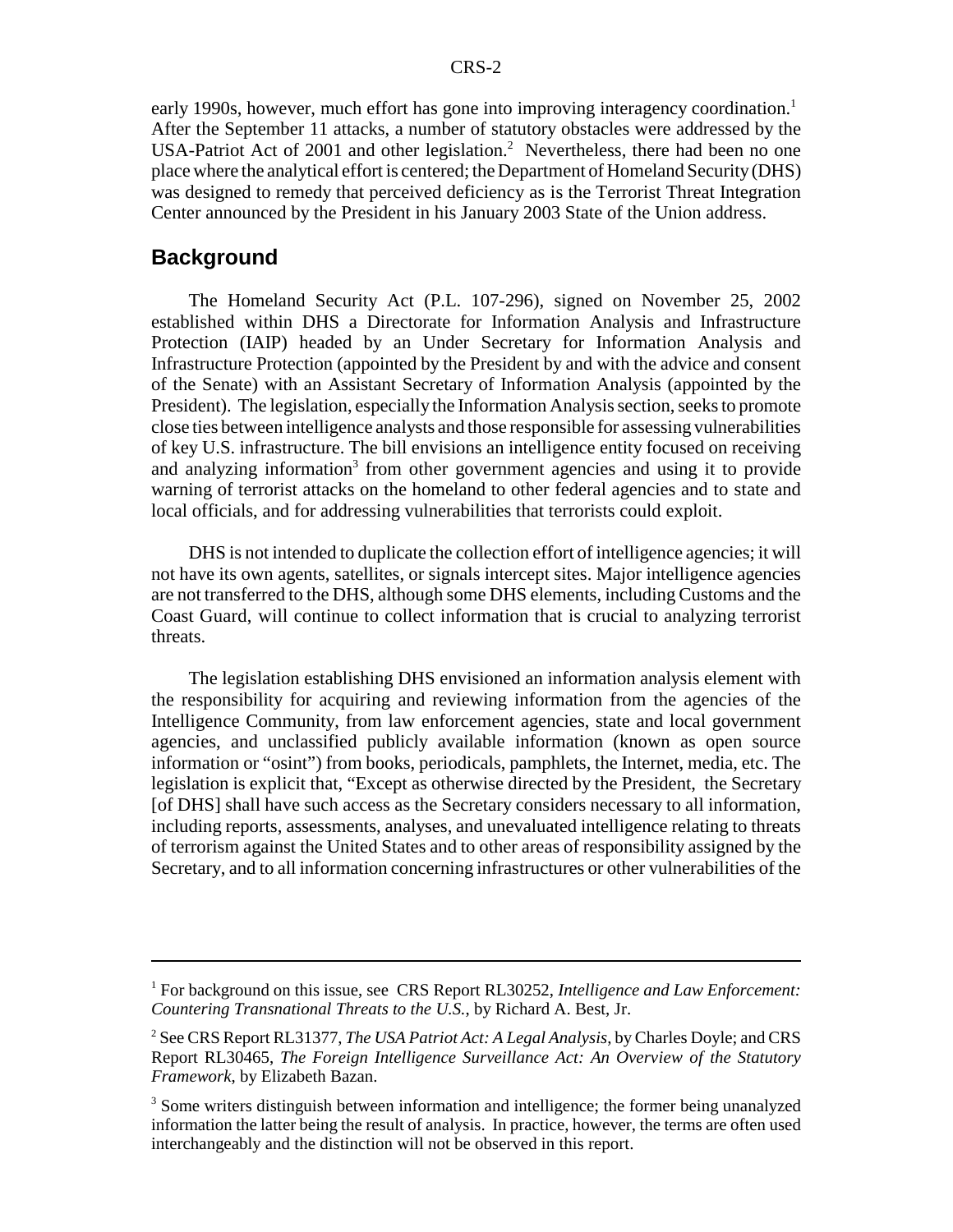United States to terrorism, whether or not such information has been analyzed, that may be collected, possessed, or prepared by any agency of the Federal Government."4

DHS analysts are charged with using this information to identify and assess the nature and scope of terrorist threats; producing comprehensive vulnerability assessments of key resources and infrastructure; identifying priorities for protective and support measures by DHS, by other agencies of the federal government, state and local government agencies and authorities, the private sector, and other entities. They are to disseminate information to assist in the deterrence, prevention, preemption of, or response to, terrorist attacks against the U.S. The intelligence element is also charged with recommending measures necessary for protecting key resources and critical infrastructure in coordination with other federal agencies.

DHS is responsible for ensuring that any material received is protected from unauthorized disclosure and handled and used only for the performance of official duties. (This provision addresses a concern that sensitive personal information made available to DHS analysts could be misused.) As is the case for other federal agencies that handle classified materials, intelligence information is to be transmitted, retained, and disseminated in accordance with policies established under the authority of the Director of Central Intelligence (DCI) to protect intelligence sources and methods and similar authorities of the Attorney General concerning sensitive law enforcement information.<sup>5</sup>

#### **Concerns about DHS Intelligence**

Despite enactment of the Homeland Security Act, it is clear that significant concerns persisted within the executive branch about the new department's ability to analyze intelligence and law enforcement information. Media accounts suggest that these concerns center on DHS' status as a new and untested agency and the potential risks involved in forwarding "raw" intelligence to the DHS intelligence component.<sup>6</sup> Another concern is that a new entity, rather than long-established intelligence and law enforcement agencies, would be relied on to produce all-source intelligence relating to the most serious threats facing the country.

 $4$  Section 202(a)(1). The language provides for a presidential exception that might arise because of particularly sensitive information; some observers also argue that under any circumstances the President has a constitutional authority to control the dissemination of intelligence information.

 $5$  The DCI's authority for protecting intelligence sources and methods is set forth in 50 USC 403-3(c)(6).The Attorney General's authorities for safeguarding law enforcement information are diffuse; see, *e.g.*, 18 USC 2511 (interception and disclosure of wire, oral, or electronic communications prohibited, exceptions); 18 USC 2517 (authorization for disclosure and use of intercepted wire, oral, or electronic communications); 21 USC 190(e) (public disclosure of significant foreign narcotics traffickers and required reports, exclusions of certain information).

<sup>&</sup>lt;sup>6</sup> See Dan Eggen and John Mintz, "Homeland Security Won't Have Diet of Raw Intelligence; Rules Being Drafted to Preclude Interagency Conflict," *Washington Post*, December 6, 2002, p. A43.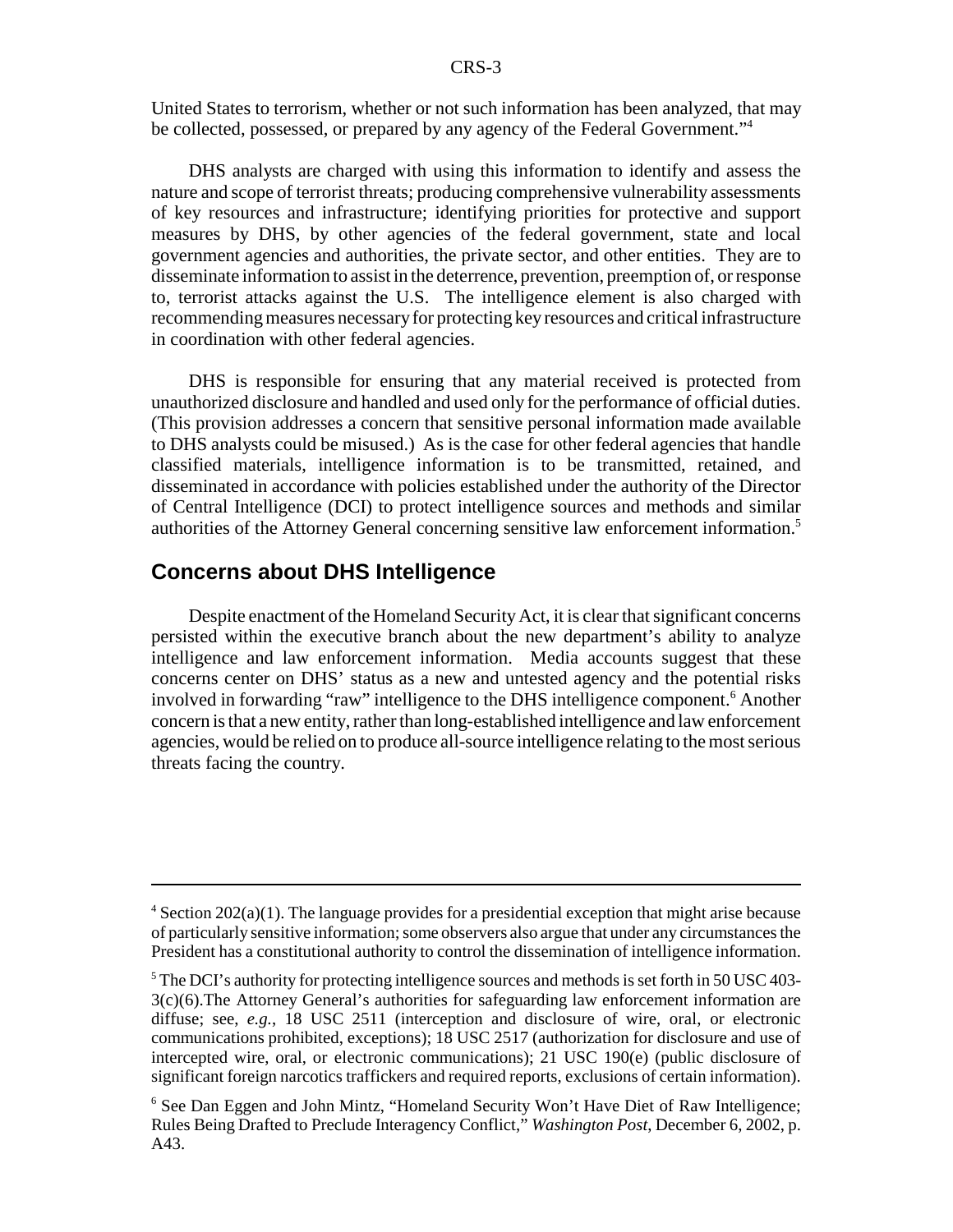**DHS Role in the Intelligence Community.** The U.S. Intelligence Community consists of the Central Intelligence Agency (CIA) and some 14 other agencies;<sup>7</sup> it provides information in various forms to the White House and other federal agencies (as well as to Congress). In addition, law enforcement agencies, such as the Federal Bureau of Investigation (FBI), also collect information for use in the federal government.<sup>8</sup> Within the Intelligence Community, priorities for collection (and to some extent for analysis) are established by the DCI,<sup>9</sup> based in practice on inter-agency discussions. Being "at the table" when priorities are discussed, it is widely believed, helps ensure equitable allocations of limited collection resources.

The Homeland Security Act makes the DHS information analysis element a member of the Intelligence Community, thus giving DHS a formal role when intelligence collection and analysis priorities are being addressed. DHS officials have indicated that the new Department is actively participating in the process of setting priorities.

**The Question of "Raw" Intelligence.** There has been discussion in the media whether DHS will have access to "raw" intelligence or only to finished analytical products, but these reports may reflect uncertainty regarding the definition of "raw" intelligence. A satellite photograph standing by itself might be considered "raw" data, but it would be useless unless something were known about where and when it was taken. Thus, satellite imagery supplied to DHS would under almost any circumstances have to include some analysis. The same would apply to signals intercepts. Reports from human agents present special challenges. Some assessment of the reliability of the source would have to be provided, but information that would identify a specific individual is normally retained within a very small circle of intelligence officials so as to reduce the risk of unauthorized disclosure and harm to the source.

The issue of the extent and nature of information forwarded to DHS has proved to be difficult. Reviewing copies of summary reports prepared by existing agencies is seen by some observers as inadequate for the task of putting together a meaningful picture of terrorist capabilities and intentions and providing timely warning. On the other hand, there is a need to ensure that DHS would not be inundated with vast quantities of data and that highly sensitive information is not given wider dissemination than absolutely necessary.

**Analytical Quality.** The key test for homeland security will of course be the quality of the analytical product — whether terrorist groups can be identified and timely warning given of plans for attacks on the U.S. A critical need exists for trained personnel. The types of information that have to be analyzed come from disparate sources and require a variety of analytical skills that are not in plentiful supply. Academic institutions prepare significant numbers of linguists and area specialists, but training in the inner workings of clandestine terrorist entities is less often undertaken. Analysts with law enforcement backgrounds may not be attuned to the foreign environments from which

<sup>&</sup>lt;sup>7</sup> Defined by 50 USC 401a(4).

<sup>&</sup>lt;sup>8</sup> 28 USC 533 provides information collecting authority to the Justice Department and the FBI.

 $9^9$  50 USC 403-3(c)(2).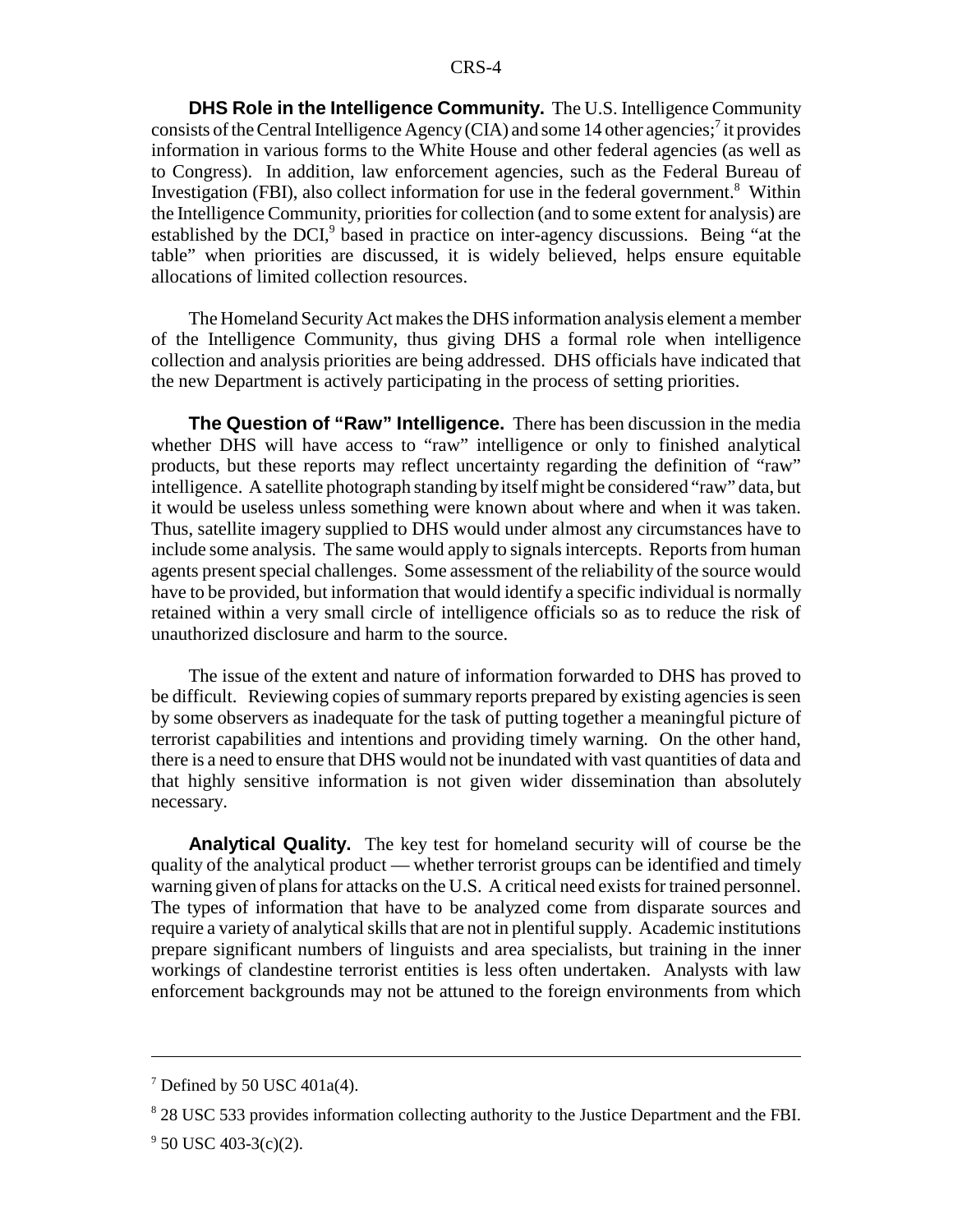terrorist groups emerge. In July 2003 DHS had only some 53 analysts and liaison officials with plans to increase this number to about 150.<sup>10</sup>

#### **The Terrorist Threat Integration Center**

President Bush, in his State of the Union address delivered on January 28, 2003, called for the establishment of a new Terrorist Threat Integration Center (TTIC) that would merge and analyze all threat information in a single location under the direction of the DCI. According to Administration spokesmen, TTIC will eventually encompass CIA's Counterterrorist Center (CTC) and the FBI's Counterterrorism Division, along with elements of other agencies, including DOD and DHS. TTIC's stated responsibilities are to "integrate terrorist-related information collected domestically and abroad" and to provide "terrorist threat assessments for our national leadership."11 On May 1, 2003, TTIC began operations at CIA Headquarters under the leadership of John O. Brennan, who had previously served as the CIA's Deputy Executive Director. By July 2003, it consisted of some 100 analysts and liaison officials with plans to increase to 300 by May 2004.<sup>12</sup>

TTIC appears to be designed to assume at least some of the functions intended for DHS' information analysis division. Representative Cox, chairman of the Select Committee on Homeland Security, has welcomed the establishment of TTIC, while noting that "The establishment of the Center in no way reduces the statutory obligations of the Department [of Homeland Security] to build its own analytic capability.<sup>13"</sup> Making the DCI responsible for TTIC will facilitate its ability to use highly sensitive classified information and TTIC can expand upon the relationships that have evolved in the CTC that was established in CIA's Operations Directorate in the mid-1980s. According to testimony by Administration officials to the Senate Government Affairs Committee on February 26, 2003, TTIC will in effect function as an information analysis center for DHS and DHS will require a smaller number of analysts with less extensive responsibilities. Subsequent Administration testimony indicates that DHS will receive much of the same intelligence data from other agencies and will undertake analysis. A key distinction is that DHS is not responsible for information relating to threats to U.S. interests overseas.<sup>14</sup> In FY2004, funds were appropriated for 206 intelligence analysts in IAIP; the Administration requested 225 for FY2005.

Some observers express concern that the DCI's role in the TTIC — responsibility for the analysis of domestically collected information and for maintaining "an up-to-date database of known and suspected terrorists that will be accessible to federal and non-

<sup>&</sup>lt;sup>10</sup> Testimony of Bill Parrish, Acting Assistant Secretary for Information Analysis, DHS, before a Joint Hearing of the House Judiciary and Select Homeland Security Committees, July 22, 2003, Federal News Service Transcript.

<sup>&</sup>lt;sup>11</sup> White House Fact Sheet, "Strengthening Intelligence to Better Protect America," January 28, 2003.

<sup>&</sup>lt;sup>12</sup> Testimony of Bill Parrish, July 22, 2003.

<sup>&</sup>lt;sup>13</sup> U.S. Congress, House of Representatives, Select Committee on Homeland Security, "New Terror Intel Center No Substitute for Homeland Security Department Role," Press Release, May 2, 2003.

<sup>&</sup>lt;sup>14</sup> Testimony of Bill Parrish, July 22, 2003.